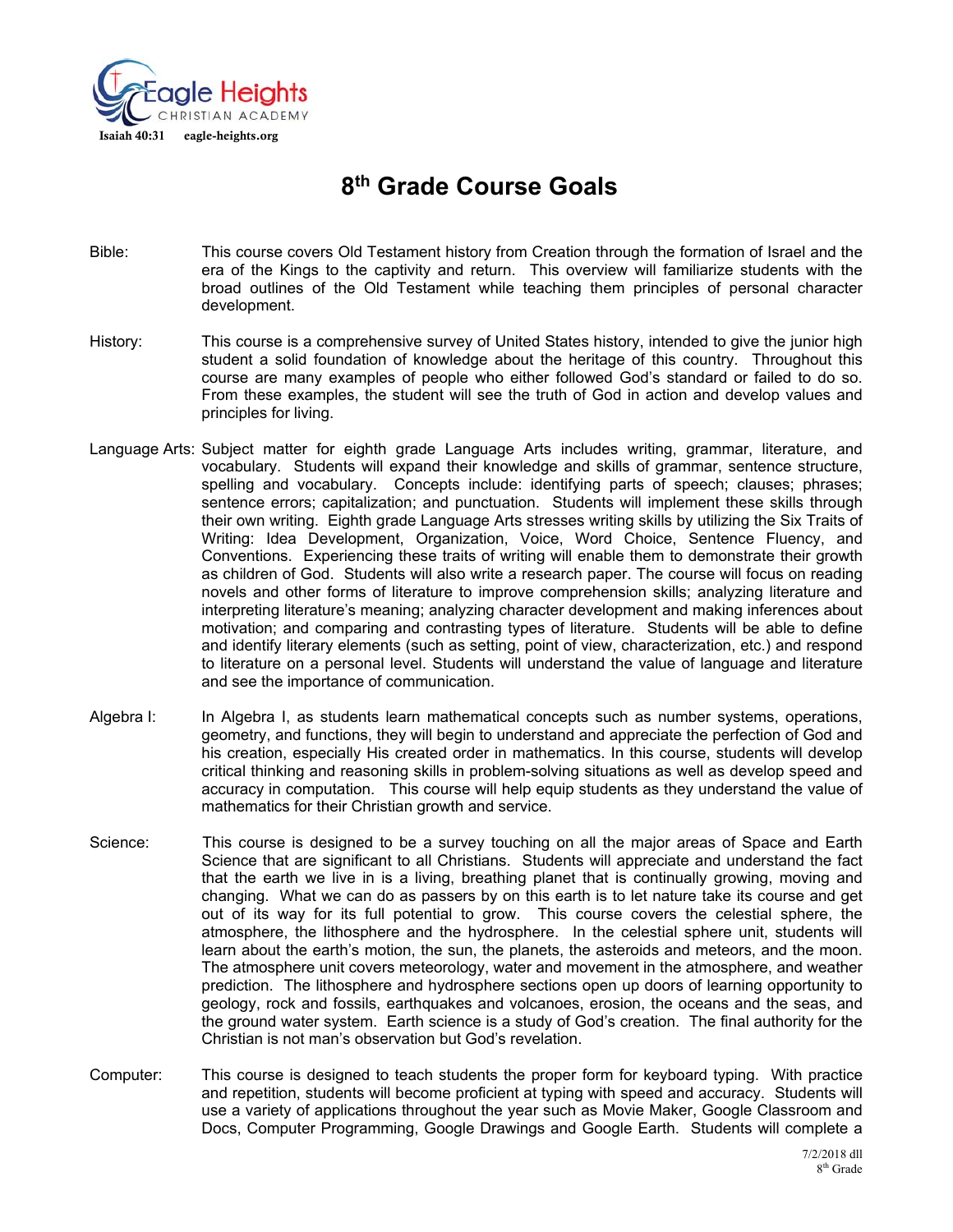

 Isaiah 40:31 eagle-heights.org PSAT prep course. Computer class assignments are often a direct extension of core curriculum content. Students complete projects and presentations based on their English and Science core content.

- Band:  $7<sup>th</sup> 10<sup>th</sup>$  grade Students will learn musical concepts and theory needed for their instrument. Students will participate in 2 concerts. Students will complete theory related worksheets for a grade. There will be practice records and performance tests as a grade.
- Spanish:  $7<sup>th</sup>$  and  $8<sup>th</sup>$  grade Spanish introduces the Spanish language and Hispanic culture. Students will learn how to listen, speak, read, and write in Spanish with a focus on basic vocabulary and grammatical structure, as well as research cultural differences of Spanish-speaking countries around the world.
- Physical In Physical Education, students acquire the knowledge and skills for movement that provide the Education: foundation for enjoyment, continued social development through physical activity, and access to a physically-active lifestyle. The student exhibits a physically-active lifestyle and understands the relationship between physical activity and health throughout the lifespan. In Grade 8, although the acquisition of physical fitness and skill development is important, emphasis is placed more on participation for enjoyment and challenge, both in and out of school. Understanding the need to remain physically active throughout life by participating in enjoyable lifetime activities is the basis for eighth grade instruction.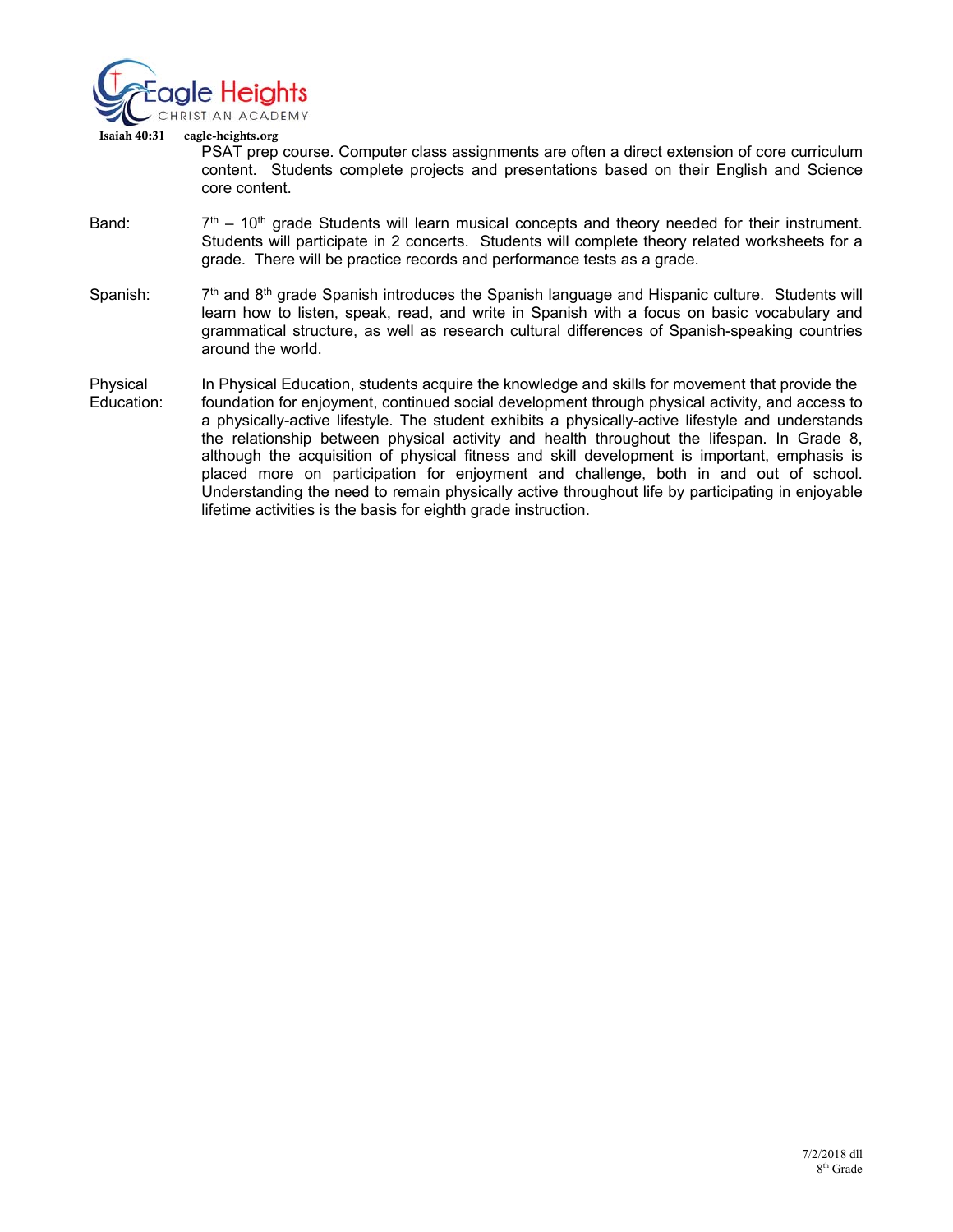

# **8th Grade Curriculum**

# **Language Arts (BJUP):**

#### **Parts of Speech (and Verbals)**  Review of all from Grade 7 plus the following new material: pronoun—relative; verb— progressive tense, passive voice;

conjunction—correlative; verbals—participle, infinitive, gerund, verbal phrases with

modifiers, functions as different parts of speech

### **Sentence Structure**

Review of all from Grade 7 plus the following new material: dependent clause—adjective clause

#### **Mechanics**

Capitalization; punctuation; spelling

## **Usage**

Review of all from Grade 7

# **Writing Skills**

Review of all from Grade 7 plus the following new material: essay—thesis statement, outlining;

introductory and concluding paragraphs Write a research paper

### **Literature**

Six themes: friends; choices; heroes; discoveries; adventurers; viewpoints

Genres represented: short fiction; novel; drama; poetry; hymns; folktale; personal essay; humorous essay; diary; novels

Cultures represented: American; English; French; Japanese; Norwegian; Cuban; Chinese; Irish;

Czechoslovakian; New Zealander; Greek; Burmese; S. African; German; Dutch; Yiddish; Polish

# **United States History (BJUP):**

#### **A Survey of American History from Colonization through Reconstruction**

**Geography -** Geographic development of the United States through land acquisition; profiles of major geographic regions **History -** Introduction to the history of the nation

**Government -** Republican form of government under the Constitution

**Economics -** Development and effects of inventions and industries

**Religion -** Influence of Christianity on American history **Culture -** Interaction of people, ideas, and culture in America

# **Earth Science (BJUP):**

#### **Introduction to Earth Science**

Earth science and exercising biblical dominion, worldviews and science, the structure of science, scientific models, what earth science is; maps and cartography, geographic information systems (GIS); introduction to physical science, matter, forces, energy and

#### **The Restless Earth**

Earth - a special place designed for life, a brief history of geology, operational and historical geology, the earth's interior structure, natural resources; old- and young-earth origin theories of the earth, evidences for catastrophic changes in earth's history, models for geologic tectonics; tectonic forces, faults and earthquakes, earthquakes and seismology, effects of earthquakes; mountains and hill, tectonic mountains and landforms; volcanic emissions, volcano activity and classification, intrusive volcanism

#### **Earth's Rocky Materials**

Describing, identifying and classifying minerals, mineral resources; classifying rocks, igneous rocks, sedimentary rocks, metamorphic rocks, critiquing the uniformitarian rock cycle; the process of fossilization, paleontology, fossil fuels; weathering,

#### **The Water World**

Ocean basins and landforms, seawater composition, ocean environments; tides, currents, waves; history of oceanography, methods and instruments, deep sea exploration, underwater habitats research vehicles; stream characteristics, lakes and ponds, limnology; groundwater reservoirs, groundwater chemistry, water as a resource, solution caves and karst topography

### **The Atmosphere**

Composition and thermal structure of the atmosphere, special regions; energy in the atmosphere; measurable weather data, causes of wind, global wind patterns, sources of local winds, cloud formation, classifying clouds, precipitation, dew and frost; air masses and weather fronts, causes of precipitation, winter storms, thunderstorms, tornadoes, hurricanes, weather forecasting, weather maps, applications of GIS in weather modeling; describing climate and climate zones, climate data and interpretation observed short-term climate changes from volcanism and oceanic cycles, climate models, worldviews and long-term climate change, environmentalism and biblical stewardship of the environment

#### **The Heavens**

The sun-Earth-moon system – the sun's structure, composition and energy, the solar spectrum; the moon's structure and surface, origin theories; Earth's orbit, seasons, timekeeping, lunar phases, eclipses, tidal effects; models of the solar system, Kepler's laws, classification and brief description of the planets, dwarf planets, small solar system bodies, evidences for a young solar system, constellations and star properties, stellar classification and the H-R diagram, stellar aging, classification of galaxies, non-stellar objects, cosmology and worldviews; challenges of space exploration, rocketry, principles of satellite and space probes, challenges and need for manned space exploration

# **Spanish 1B (McDougal Littell):**

Affirmative and Negative words **Contractions** Irregular verbs Present participles Possessive forms of -er and -ir verbs Possessive pronouns Possessive adjectives Question words Indefinite/Definite articles Conjugation of regular, irregular, and Stem-changing verbs Comparative adjectives Reflexive pronouns (me, te, se, nos) Writing verbs in the present tense

## **Bible (BJUP):**

Before the Flood The Patriarchs Moses and His Times Into the Promised Land The Kingdom United The Kingdom Divided The Last Years of the Kingdom The Captivity and Beyond In-depth Study of the Book of Joshua (1-6) Memory Verses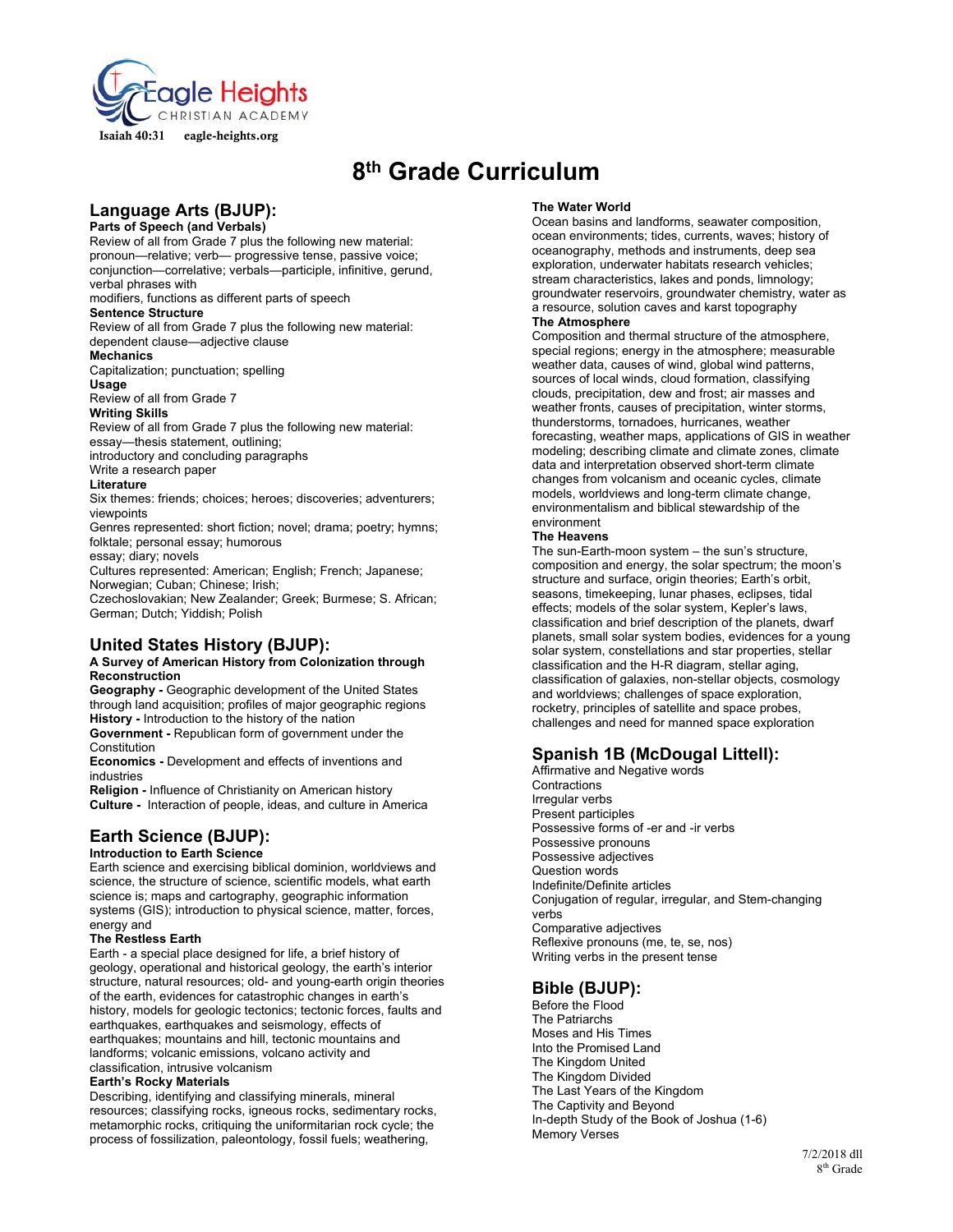

 Isaiah 40:31 eagle-heights.org erosion and deposition, soils and soil formation

# **Algebra I (BJUP):**

**Real Number Operations**  Sets of Numbers Adding, Subtracting, Multiplying, Dividing Rational Numbers Exponents and Order of Operations **Variables and Equations**  Variables and Algebraic Expressions Evaluating Algebraic Expressions Using the Distributive Property Solving One and Two-Step Equations Simplifying Equations and Solving Multi-Step Equations **Using Equations**  Solving Literal Equations Ratios and Proportions Similar Figures and Scale Models The Percent Equation Percent Change and Error, Money, Motion, Mixtures Inequalities, Solving Inequalities, Properties of Inequality **Solving Inequalities**  Conjunctions and Disjunctions Absolute Value Equations and Inequalities Relations and Functions Points in the Coordinate Plane **Relations and Functions**  Graphs of Relations and Functions Function Rules Direct and Inverse Variations Graphing Absolute Value Functions **Linear Functions**  Slope and Slope-Intercept Form of a Line Writing Linear Equations Parallel and Perpendicular Lines Trend Lines and Correlation Graphing Linear Inequalities and Lines **Linear Systems**  Graphing Systems of Equations Solving Simple and Advanced Systems by Substitution and **Elimination** Motion and Mixture Problems Solving Systems of Inequalities **Exponents**  Products and Powers **Quotients** Scientific Notation Translating Power Functions Exponential Functions **Polynomials**  Classifying and Evaluating Polynomials Adding, Subtracting, Multiplying, Dividing Polynomials Multiplying Binomials Using FOIL **Factoring Polynomials**  Factoring Common Monomials and Trinomials **Radicals**  Expressing Roots Simplifying, Multiplying, Dividing, Adding, Subtracting Radicals Pythagorean Theorem Radical Expressions, Equations, Functions **Quadratic Functions**  Solving Quadratic Equations by Factoring, Taking Roots Completing the Square and with Leading Coefficients Quadratic Formula and Functions Zeros of a Function **Rational Expressions**  Simplifying, Multiplying, Dividing Rational Expressions Adding, Subtracting Expressions with Common and Different **Denominators**